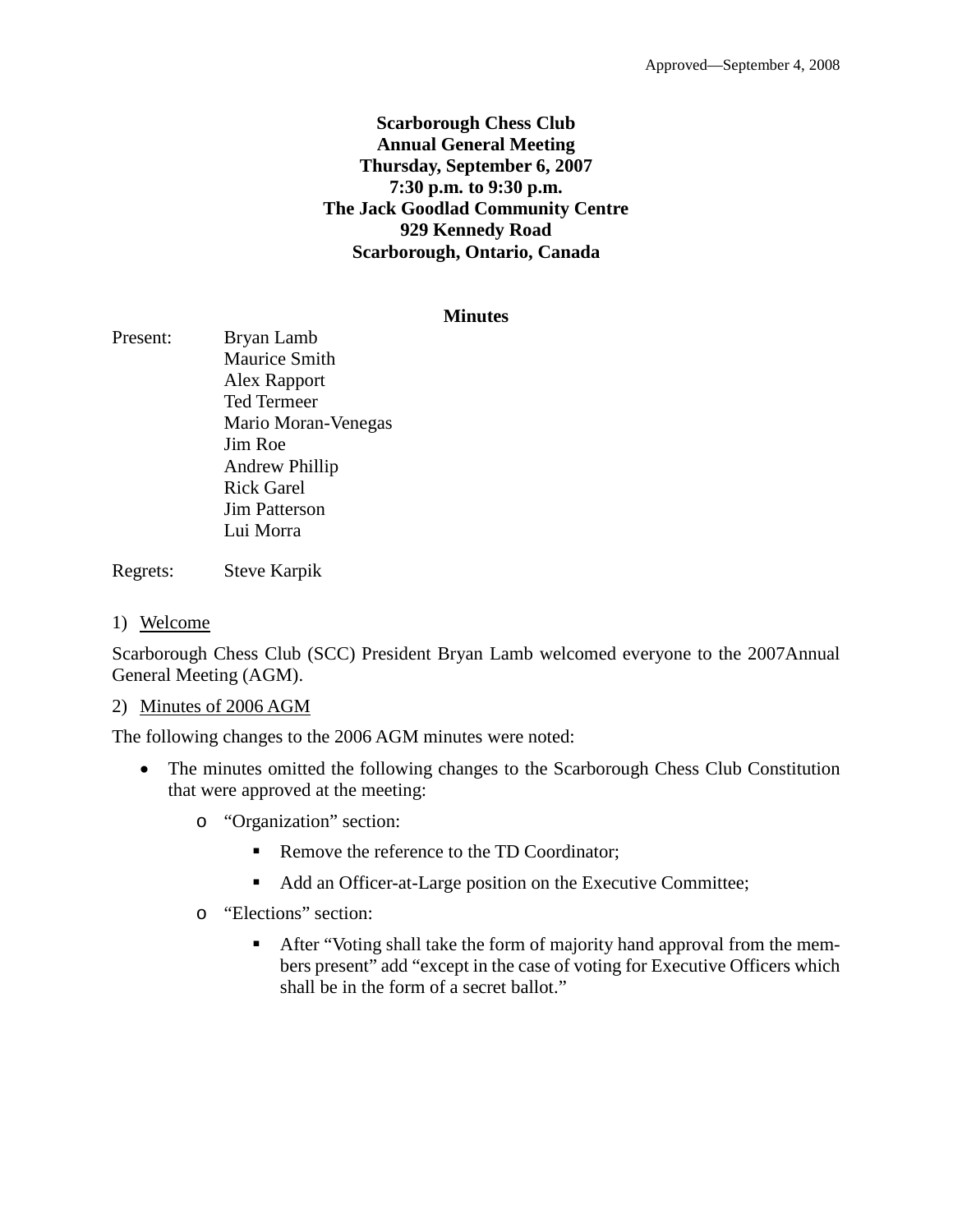• The 2005-2006 Treasurer's Report contained some inaccuracies. The correct figures are:

Total Revenue: \$2,067.00 Total Expenses: \$2,657.32 Net loss: \$580.32 Bank Balance: \$1774.07

• Remove the "improved" sentence in the Treasurer's Report.

The 2006 AGM minutes were approved as amended.

# 3) President's Report

Bryan Lamb reported on highlights of the 2006-2007 club activities and noted that it was a very successful year. The major change in 2006-2007 was a wider distribution of duties. This change strengthened the club and contributed to events running more smoothly. It was noted that it is good for the club to have more then one person that can be relied on in terms of running club events. Executive members have been all contributing to the club in a positive way.

The second last tournament of the year that finished late in April had a rating problem with only the first 23 players being shown as playing in the tournament. The club is working with the Canadian Chess Federation to resolve the issue.

## 4) Vice President's Report

Maurice Smith presented the Vice President's Report. A copy of his report is included in Appendix A.

Maurice noted that the administrative, communication and financial functions of the club are going smoothly. The relationship with the City of Toronto related to renting the community centre is also going well.

# 5) Treasurer's Report

Andrew Philip submitted a financial report for 2006-2007 (see Appendix B).

Andrew noted that the club has purchased new chess pieces and other equipment in the past year. The cost of the hall rental is going to increase slightly once again. There is a need to remain diligent in attending to the club's financial health, including attracting and retaining members. It was also noted that the hall has a limited capacity of approximately 50 players.

The financial report was accepted as presented.

6) Secretary's Report

There was no Secretary's Report presented.

7) Other Business from the Past Year

There was no other business considered from the past year.

8) Election of President

Bryan Lamb was acclaimed as President for 2007-2008.

9) Election of Vice President

Maurice Smith was acclaimed as Vice President for 2007-2008.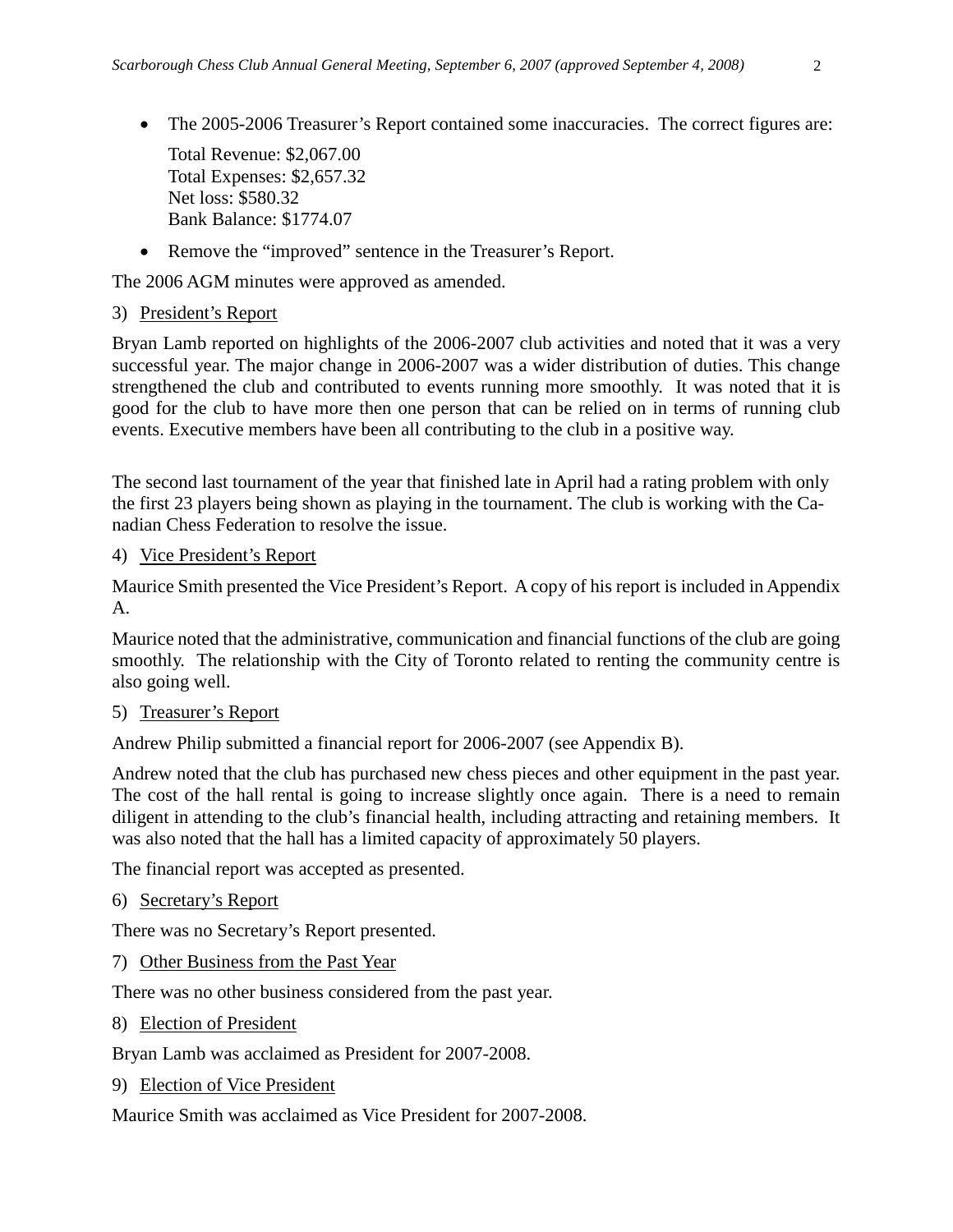10) Election of Treasurer

Andrew Philip was acclaimed as Treasurer for 2007-2008.

11) Election of Secretary

Steve Karpik was acclaimed as Secretary for 2007-2008.

12) Election of Officer-at-Large

The position of Officer-at-Large went vacant.

### 13) New Business

a) 2007-2008 Membership Fees

Membership fees were discussed. The membership fees for 2007-2008 were set as:

|                   | <b>Regular</b><br>$(18-64)$ | <b>Senior</b><br>$(65+)$ | <b>Junior</b><br>(under 18) |  |
|-------------------|-----------------------------|--------------------------|-----------------------------|--|
| <b>Tournament</b> | \$40                        | \$30                     | \$20                        |  |
| <b>Six Month</b>  | \$70                        | \$50                     | \$35                        |  |
| <b>One Year</b>   | \$120                       | \$90                     | \$60                        |  |
| <b>Two Years</b>  | \$200                       | \$150                    | \$100                       |  |

It was reiterated that single tournament memberships expire at the end of the tournament in which the player joined even if the player didn't start at the beginning.

#### b) Carbonized Forms

It was decided that the high cost of carbonized forms makes it financially unfeasible to keep using them for all boards. Only the top three boards will be provided with carbonized forms, while the other players can simply hand in their ordinary score sheets. Bryan will buy enough carbonized forms to service the top three boards only.

### c) Clocks

It was noted that the club purchased one Saitek and seven BHB clocks. It was decided that in terms of new clocks, the Executive Committee will decide what to buy on an as-needed basis.

#### d) Howard Ridout Memorial Tournament

It was decided that the first tournament of the new season will be called the Howard Ridout Memorial Tournament, which will run from September 13-October 25, 2007. Rick Garel offered to contact Steve Karpik to make the appropriate change to the web site.

#### e) Round Robin Tournaments

A discussion was held about the appropriateness of the round robin format for club tournaments. Both pros and cons to the format were noted. Bryan offered to survey the club's members about their views on the matter.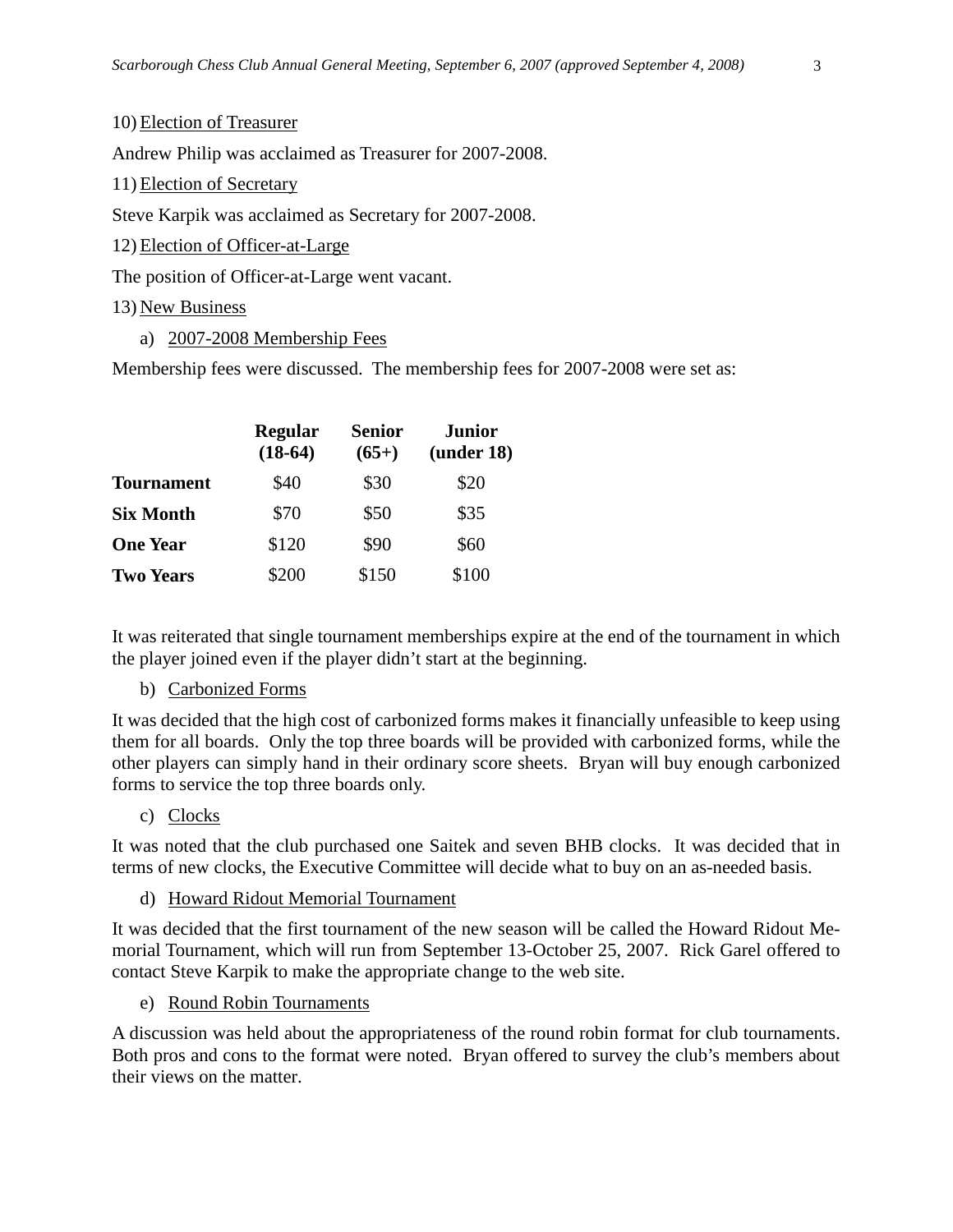It was noted that Maurice Smith is a governor of the Canadian Chess Federation (CFC). Given his position, perhaps he could informally update SCC members about on-going CFC issues.

### 14) Adjournment

The meeting was adjourned. The next AGM is scheduled for the first Thursday following Labour Day in 2008 (Thursday, September 4, 2008). It was suggested that there might be more member participation in the meeting if it were held one week later, however, it was decided to stay with our traditional date for the 2008 AGM.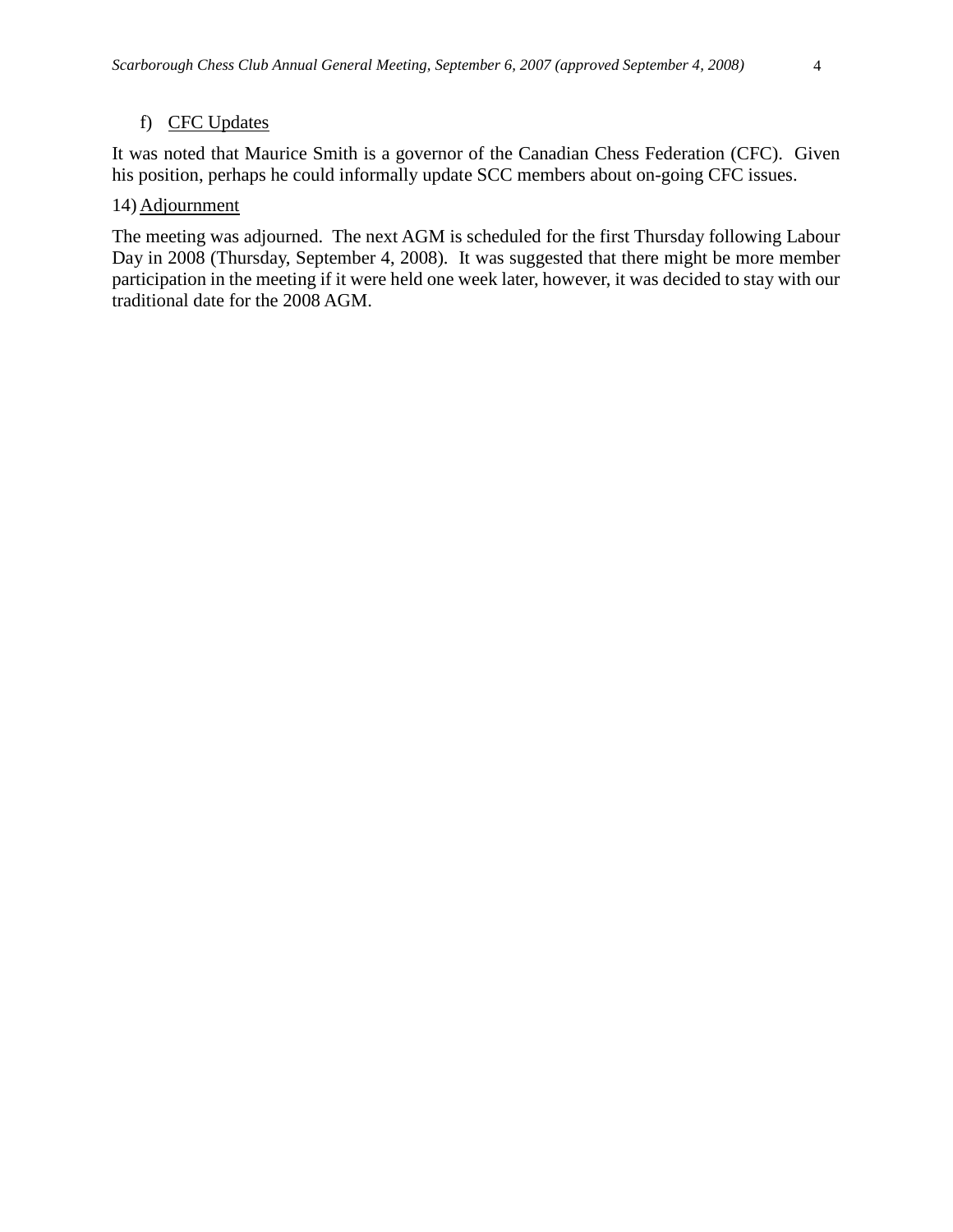### **Appendix A: Scarborough Chess Club 2006-2007 Vice-President's Report**

### **Submitted by Maurice Smith**

During the year I stayed in constant contact with the City regarding the permit. I delivered the rent payment to their office each month in order to build a relationship with City staff. I created a membership list, which conformed to City guidelines. Each week I obtained the building key and opened up the Club, and with members help, set up the tables. I followed up with the City to obtain our permit for this year.

On occasion, I helped our Secretary organize the Greater Toronto Chess League team matches.

I managed the coffee service by purchasing supplies and keeping account of the receipts and the weekly sales.

I convened an Executive Meeting at my house for the Executive.

Maurice Smith, Vice President September 6, 2007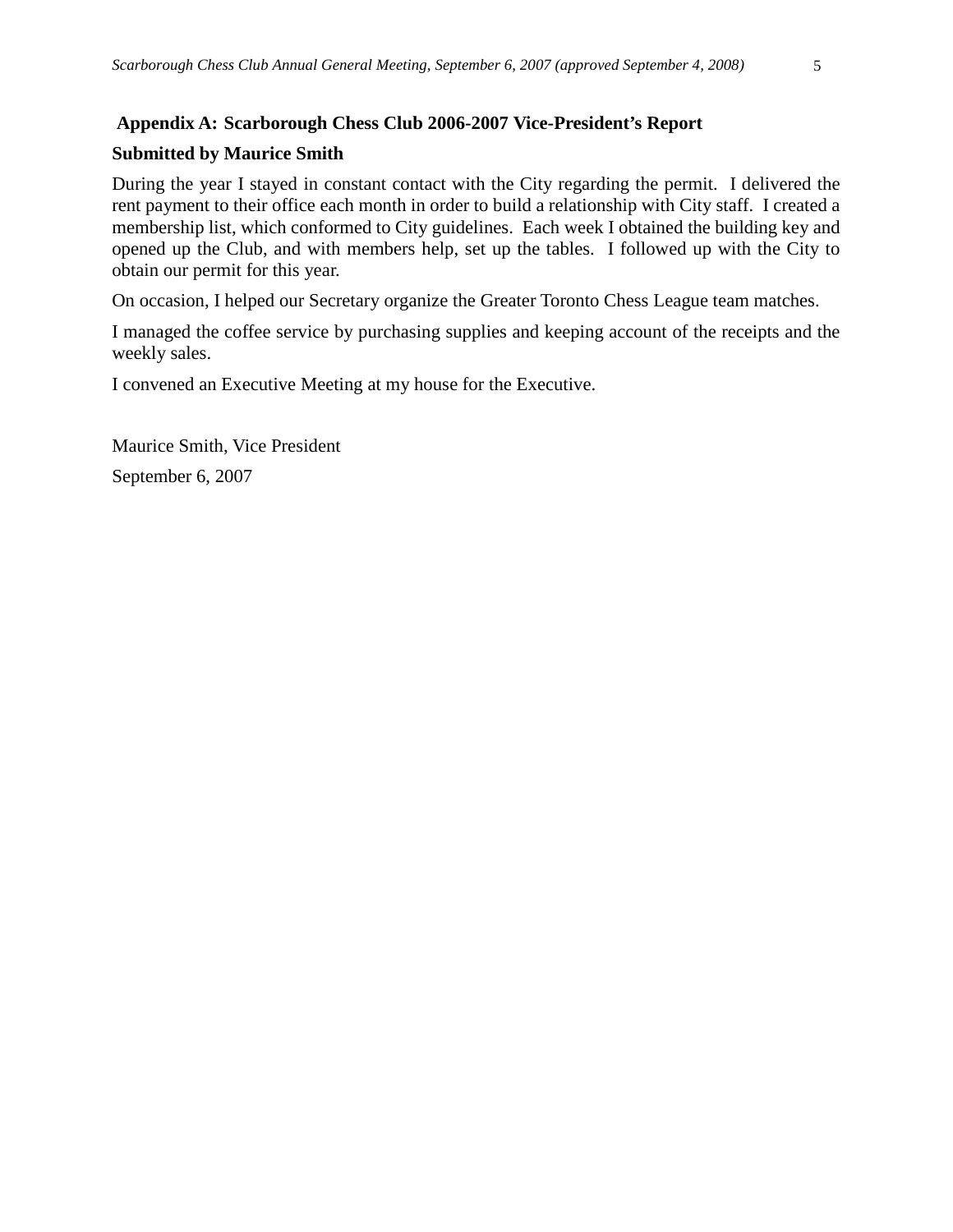# **Appendix B: Scarborough Chess Club 2006-2007 Financial Report Submitted by Andrew Philip, Treasurer**

| <b>Opening Balance at July 31, 2006:</b>  | \$1,774.07 |            |
|-------------------------------------------|------------|------------|
| <b>Revenues:</b>                          |            |            |
| Club Memberships                          | \$5,789.00 |            |
| <b>CFC Dues Collected</b>                 | 646.00     |            |
| Coffee and Concession                     | 315.00     |            |
| <b>Total Revenues</b>                     | \$6,750.00 |            |
| <b>Expenses:</b>                          |            |            |
| Rent                                      | \$2,239.14 |            |
| <b>CFC Rating Fees</b>                    | 489.00     |            |
| <b>CFC Dues Remitted</b>                  | 610.00     |            |
| Website Hosting/Domain Name <sup>1</sup>  | 137.74     |            |
| Coffee Supplies                           | 64.55      |            |
| Trophies                                  | 114.45     |            |
| Chess Equipment <sup>2</sup>              | 643.38     |            |
| Pairing Software                          | 62.99      |            |
| Miscellaneous Supplies <sup>3</sup>       | 5.05       |            |
| <b>Bank Fees</b>                          | 5.48       |            |
| <b>Total Expenses</b>                     | \$4,371.78 |            |
| <b>Net Income:</b>                        |            | \$2,378.22 |
| <b>Closing Balance at August 31, 2007</b> | \$4,152.29 |            |

 $\overline{a}$ 

<span id="page-5-0"></span><sup>1</sup> Web hosting service \$105.95, Domain Name registration \$31.79.

<span id="page-5-1"></span><sup>2</sup> Purchased 1 Saitek Digital Clock, 7 BHB tournament clocks, 6 sets of chess pieces.

<span id="page-5-2"></span><sup>3</sup> Purchased receipt book.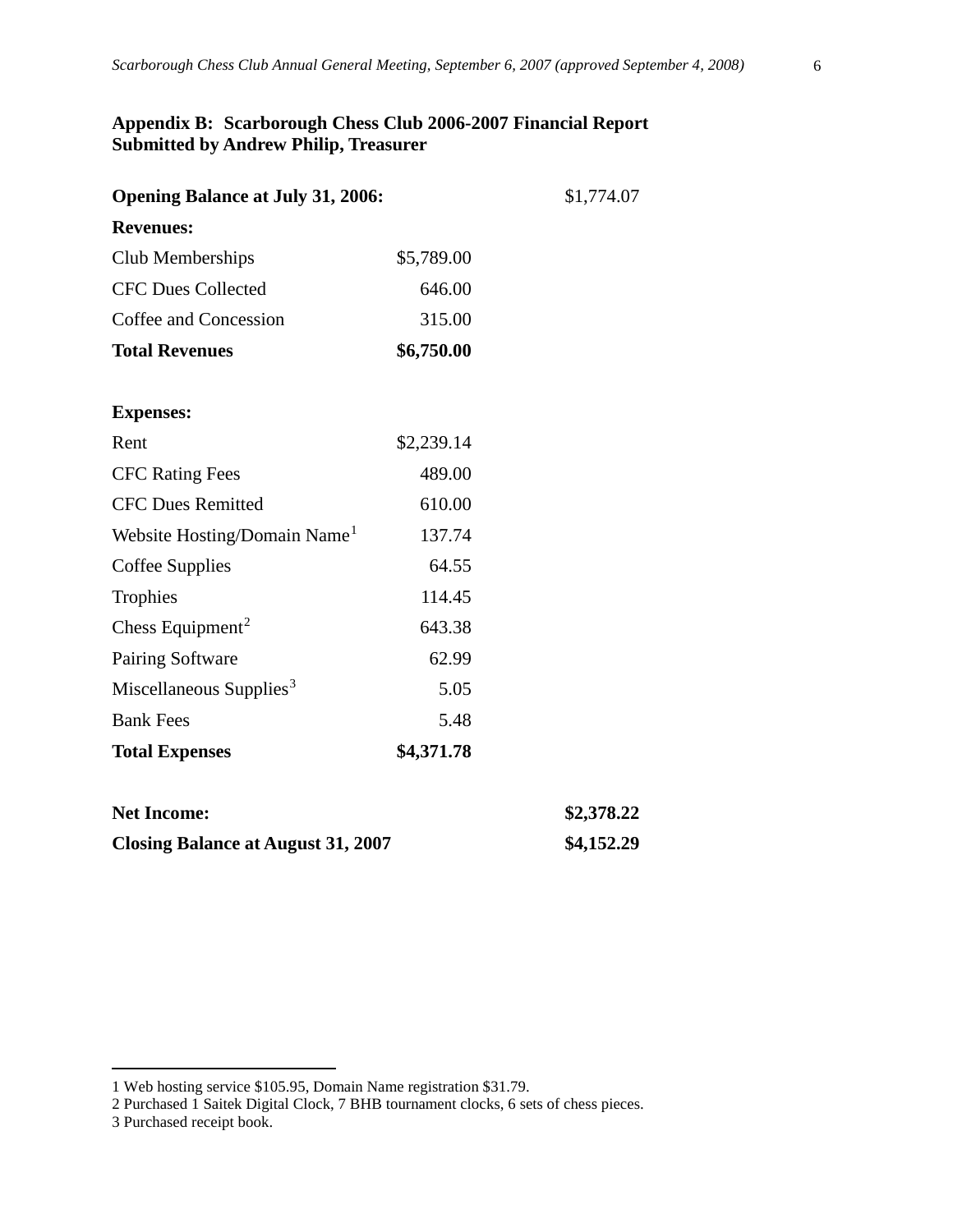# **Treasurer's Opinion**

The Club was extremely successful in its campaign to improve its fiscal health in 2006/2007 season. Our financial position is the best we have seen in several years and a strong improvement over the prior year. Net income went from a loss of \$580.32 in 2005/2006 to a profit of \$2,378.22 in 2006/2007.

The primary reason for this was a significant increase in Club Membership and secondarily a more rigorous membership fee collection process. The significant increase in new memberships generated revenue that counteracted the increased hall rental costs. The Executive and Club membership are to be commended for their efforts in marketing the Club and attracting new members.

The most significant atypical operating expense was the large clock/piece purchase to refresh our aging equipment inventory. We have a \$36 imbalance on CFC dues collected versus CFC dues remitted, although we are not aware of any members whose dues failed to be remitted. We continue to have some struggles with devising a foolproof process for reconciling CFC dues on the fly during the year. Since collecting and paying CFC dues on behalf of members is a courtesy we offer our membership, the Executive will continue to look into ways to improve this.

For the new season, we will see another modest increase in hall rental costs. No other significant increases in spending are anticipated at this time. However, the Club must not lapse into complacence regarding its financial health. The key to the Club's well-being is a health, active membership. The Executive and Club membership should continue to keep a strong focus on maintaining current membership and recruiting new members to replace those that inevitably drop off.

Regards,

Andrew Philip, Treasurer September 6, 2007